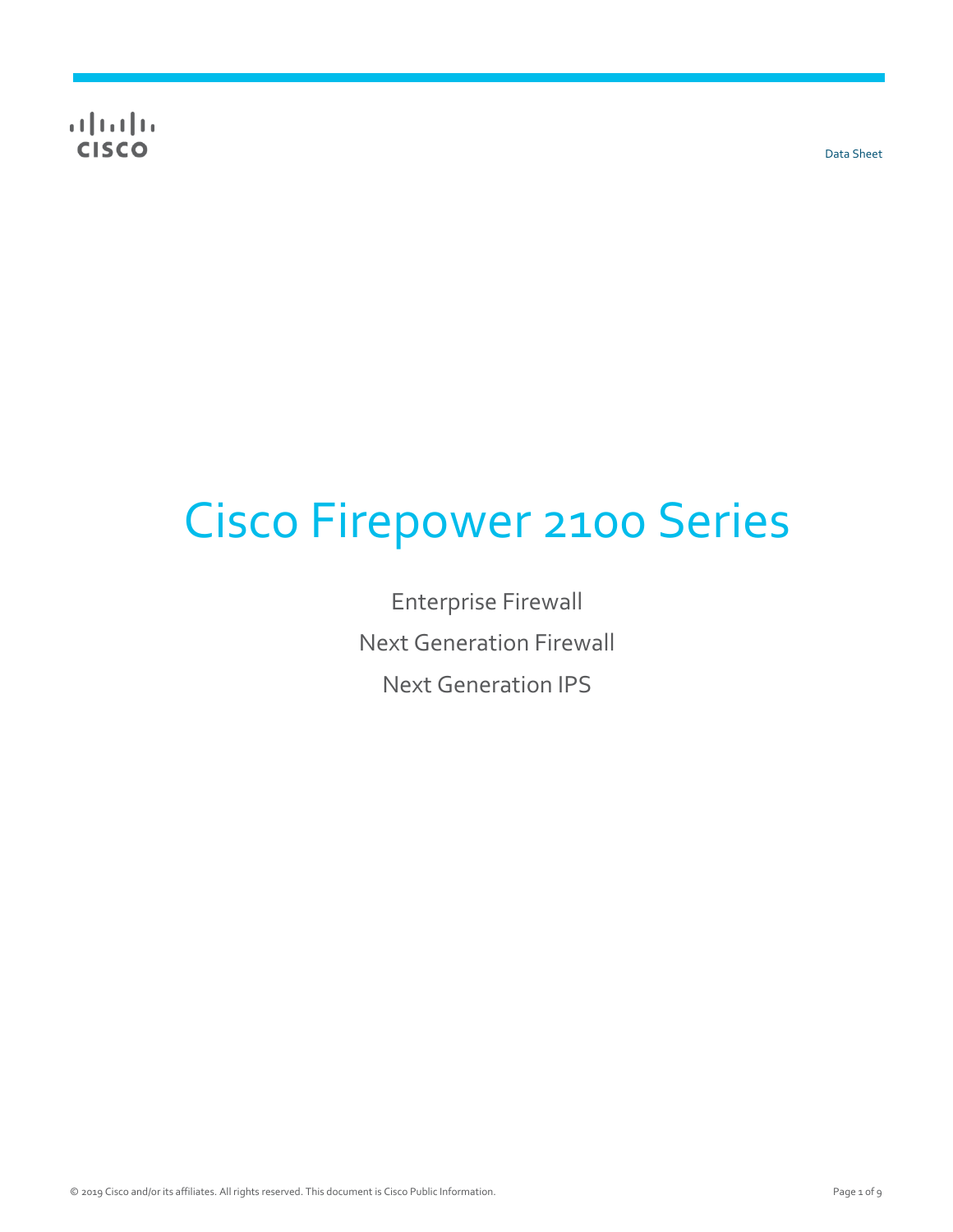## **Contents**

| Cisco Firepower 2100 Series appliances                     | 3            |
|------------------------------------------------------------|--------------|
| Model overview                                             | 3            |
| Detailed performance specifications and feature highlights | 3            |
| Hardware specifications                                    | 6            |
| Cisco Capital                                              | $\mathsf{R}$ |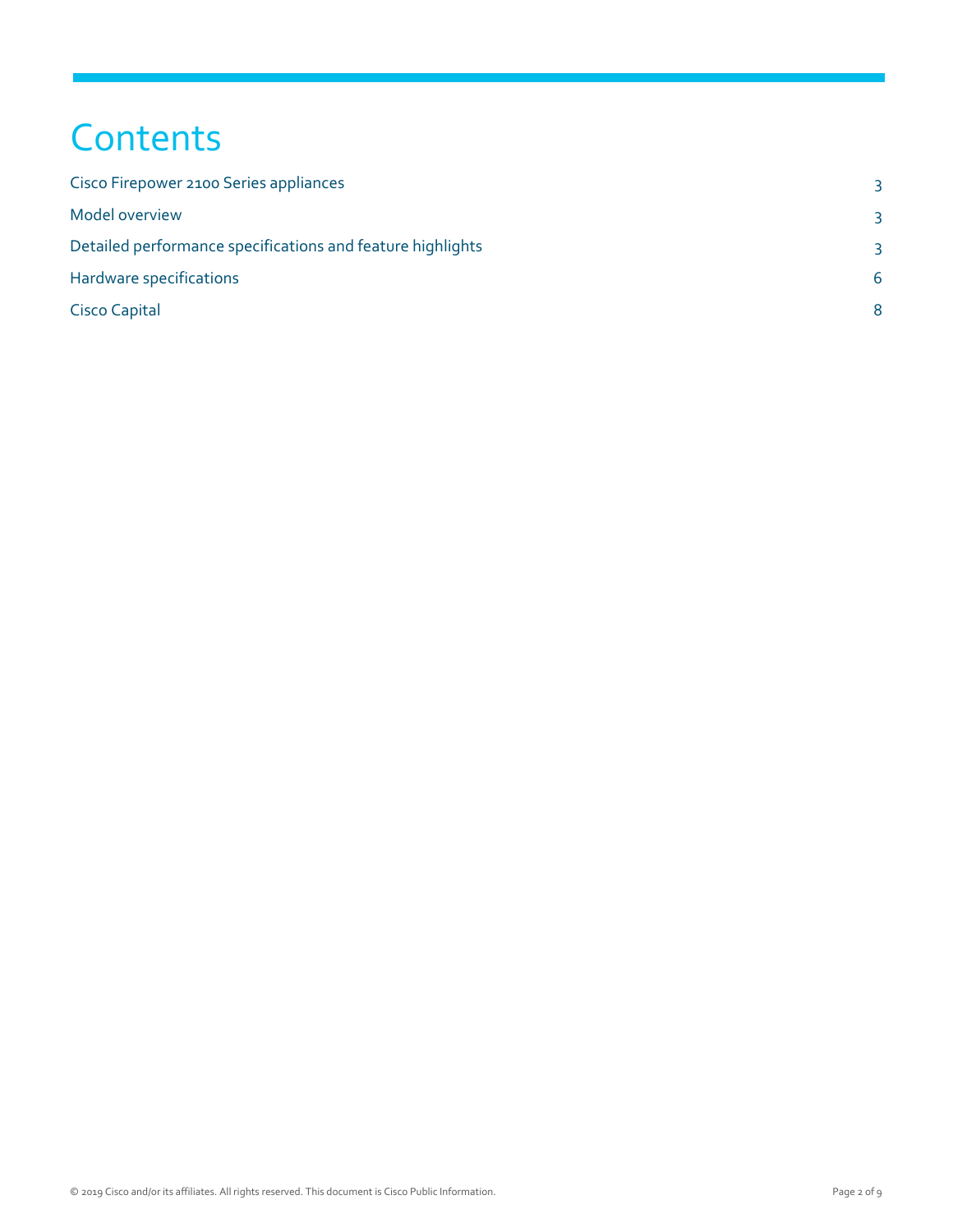## <span id="page-2-0"></span>Cisco Firepower 2100 Series appliances

The Cisco Firepower 2100 Series is a family of four threat-focused NGFW security platforms that deliver business resiliency through superior threat defense. It offers exceptional sustained performance when advanced threat functions are enabled. These platforms uniquely incorporate an innovative dual multicore CPU architecture that optimizes firewall, cryptographic, and threat inspection functions simultaneously. The series' firewall throughput range addresses use cases from the Internet edge to the data center. Network Equipment Building Standards (NEBS)- compliance is supported by the Cisco Firepower 2100 Series platform. The 2100 Series platforms can run either the Cisco ASA Firewall or Cisco Firepower Threat Defense (FTD).

## <span id="page-2-1"></span>Model overview

Cisco Firepower 2110/2120 Model

| 10.41<br><b>CHCO</b> |   | <b>THE MAIL</b><br><b>Line College College College</b> | т | <b>MORGE</b> |
|----------------------|---|--------------------------------------------------------|---|--------------|
|                      | m |                                                        |   | <b>ARGE</b>  |

Cisco Firepower 2130/2140 Model



#### **Cisco Firepower 2100 series summary:**

| Model           | Firewall        | <b>NGFW</b> | <b>NGIPS</b> | <b>Interfaces</b>                  | <b>Optional interfaces</b> |
|-----------------|-----------------|-------------|--------------|------------------------------------|----------------------------|
| FPR-2110        | 3G              | 2.3G        | 2.3G         | $12 \times RJ45$ , $4 \times SFP$  | N/A                        |
| <b>FPR-2120</b> | 6G              | Ŗ           | Rς           | $12 \times R$ J $45, 4 \times SFP$ | N/A                        |
| FPR-2130        | 10 <sup>G</sup> | 5G          | 5G           | $12 \times RJ45, 4 \times SFP+$    | 10G SFP+, 1/10G FTW        |
| FPR-2140        | 20G             | 9G          | 9G           | $12 \times RJ45, 4 \times SFP+$    | 10G SFP+, 1/10G FTW        |

## <span id="page-2-2"></span>Detailed performance specifications and feature highlights

**Table 1.** Performance specifications and feature highlights for firepower 2100 with the Cisco Firepower Threat defense image

| <b>Features</b>                       | 2110       | 2120   | 2130       | 2140   |
|---------------------------------------|------------|--------|------------|--------|
| Throughput: FW + AVC (1024B)          | 2.3 Gbps   | 3 Gbps | $5$ Gbps   | 9 Gbps |
| Throughput: FW + AVC + IPS<br>(1024B) | $2.3$ Gbps | 3 Gbps | $5$ Gbps   | 9 Gbps |
| Throughput: FW + AVC (450B)           | 775 Mbps   | 1 Gbps | $1.5$ Gbps | 3 Gbps |
| Throughput: FW + AVC + IPS            | 775 Mbps   | 1 Gbps | $1.5$ Gbps | 3 Gbps |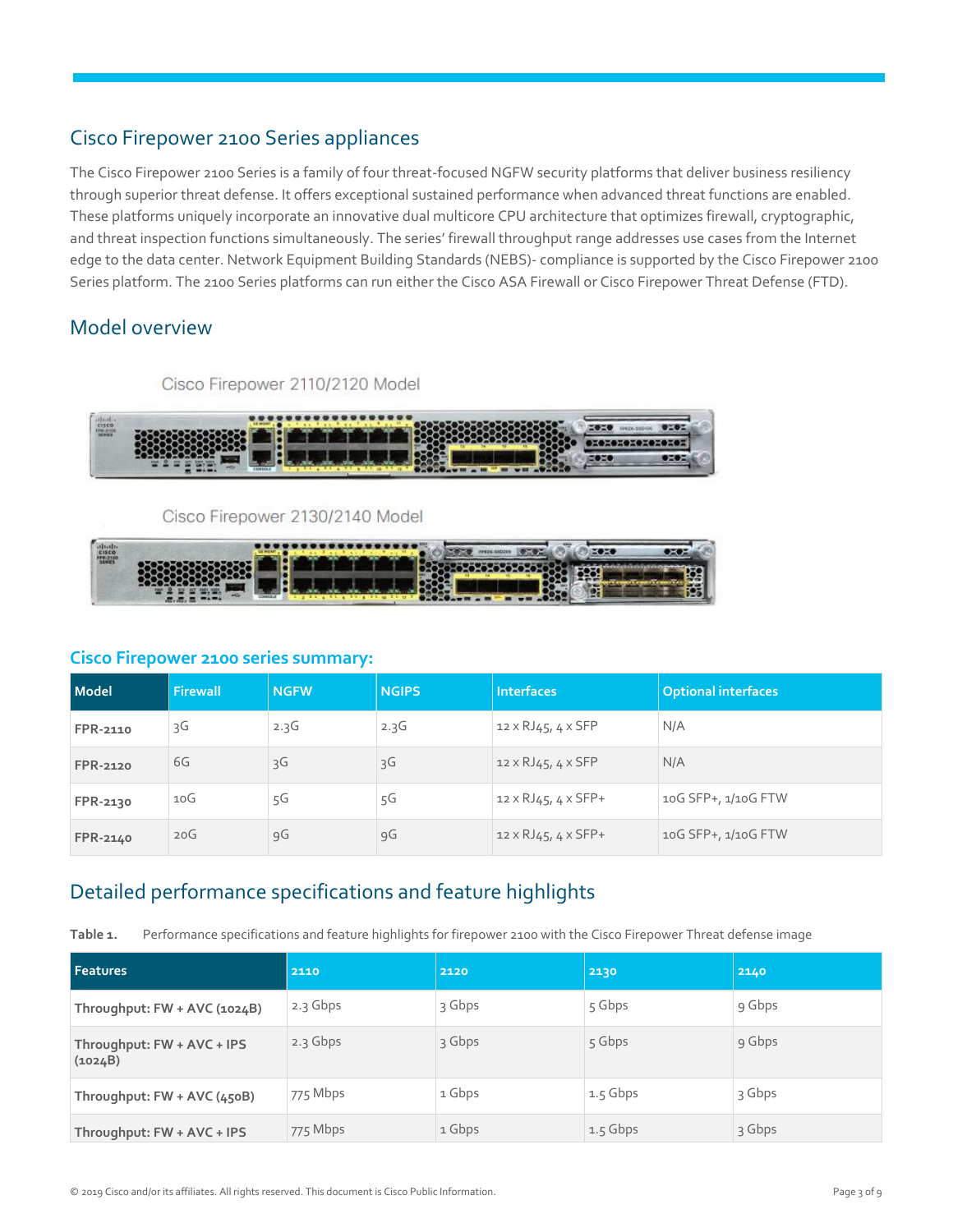| <b>Features</b>                                                             | 2110                                                                                                                                                                                                                                                                         | 2120        | 2130                                                                                              | 2140      |  |
|-----------------------------------------------------------------------------|------------------------------------------------------------------------------------------------------------------------------------------------------------------------------------------------------------------------------------------------------------------------------|-------------|---------------------------------------------------------------------------------------------------|-----------|--|
| (450B)                                                                      |                                                                                                                                                                                                                                                                              |             |                                                                                                   |           |  |
| Maximum concurrent sessions,<br>with AVC                                    | 1 million                                                                                                                                                                                                                                                                    | 1.5 million | 2 million                                                                                         | 3 million |  |
| Maximum new connections per<br>second, with AVC                             | 14K                                                                                                                                                                                                                                                                          | 17K         | 27K                                                                                               | 57K       |  |
| <b>TLS</b>                                                                  | 365 Mbps                                                                                                                                                                                                                                                                     | 475 Mbps    | 735 Mbps                                                                                          | 1.4 Gbps  |  |
| Throughput: NGIPS (1024B)                                                   | 2.3 Gbps                                                                                                                                                                                                                                                                     | 3 Gbps      | 5 Gbps                                                                                            | 9 Gbps    |  |
| Throughput: NGIPS (450B)                                                    | 775 Gbps                                                                                                                                                                                                                                                                     | 1 Gbps      | 1.5 Gbps                                                                                          | 3 Gbps    |  |
| IPSec VPN Throughput (1024B<br>TCP w/Fastpath)                              | 800 Mbps                                                                                                                                                                                                                                                                     | 1 Gbps      | 1.6 Gbps                                                                                          | 3.2 Gbps  |  |
| <b>Cisco Firepower Device Manager</b><br>(local management)                 | Yes                                                                                                                                                                                                                                                                          | Yes         | Yes                                                                                               | Yes       |  |
| <b>Centralized management</b>                                               | Centralized configuration, logging, monitoring, and reporting are performed by the Management<br>Center or alternatively in the cloud with Cisco Defense Orchestrator                                                                                                        |             |                                                                                                   |           |  |
| <b>Application Visibility and Control</b><br>(AVC)                          | Standard, supporting more than 4000 applications, as well as geolocations, users, and websites                                                                                                                                                                               |             |                                                                                                   |           |  |
| AVC: OpenAppID support for<br>custom, open source, application<br>detectors | Standard                                                                                                                                                                                                                                                                     |             |                                                                                                   |           |  |
| <b>Cisco Security Intelligence</b>                                          | Standard, with IP, URL, and DNS threat intelligence                                                                                                                                                                                                                          |             |                                                                                                   |           |  |
| <b>Cisco Firepower NGIPS</b>                                                | Available; can passively detect endpoints and infrastructure for threat correlation and Indicators of<br>Compromise (IoC) intelligence                                                                                                                                       |             |                                                                                                   |           |  |
| <b>Cisco AMP for Networks</b>                                               | Available; enables detection, blocking, tracking, analysis, and containment of targeted and persistent<br>malware, addressing the attack continuum both during and after attacks. Integrated threat<br>correlation with Cisco AMP for Endpoints is also optionally available |             |                                                                                                   |           |  |
| <b>Cisco AMP Threat Grid</b><br>sandboxing                                  | Available                                                                                                                                                                                                                                                                    |             |                                                                                                   |           |  |
| URL Filtering: number of<br>categories                                      | More than 80                                                                                                                                                                                                                                                                 |             |                                                                                                   |           |  |
| <b>URL Filtering: number of URLs</b><br>categorized                         | More than 280 million                                                                                                                                                                                                                                                        |             |                                                                                                   |           |  |
| Automated threat feed and IPS<br>signature updates                          | Yes: class-leading Collective Security Intelligence (CSI) from the Cisco Talos Group<br>(https://www.cisco.com/c/en/us/products/security/talos.html)                                                                                                                         |             |                                                                                                   |           |  |
| Third-party and open-source<br>ecosystem                                    | new and specific threats                                                                                                                                                                                                                                                     |             | Open API for integrations with third-party products; Snort® and OpenAppID community resources for |           |  |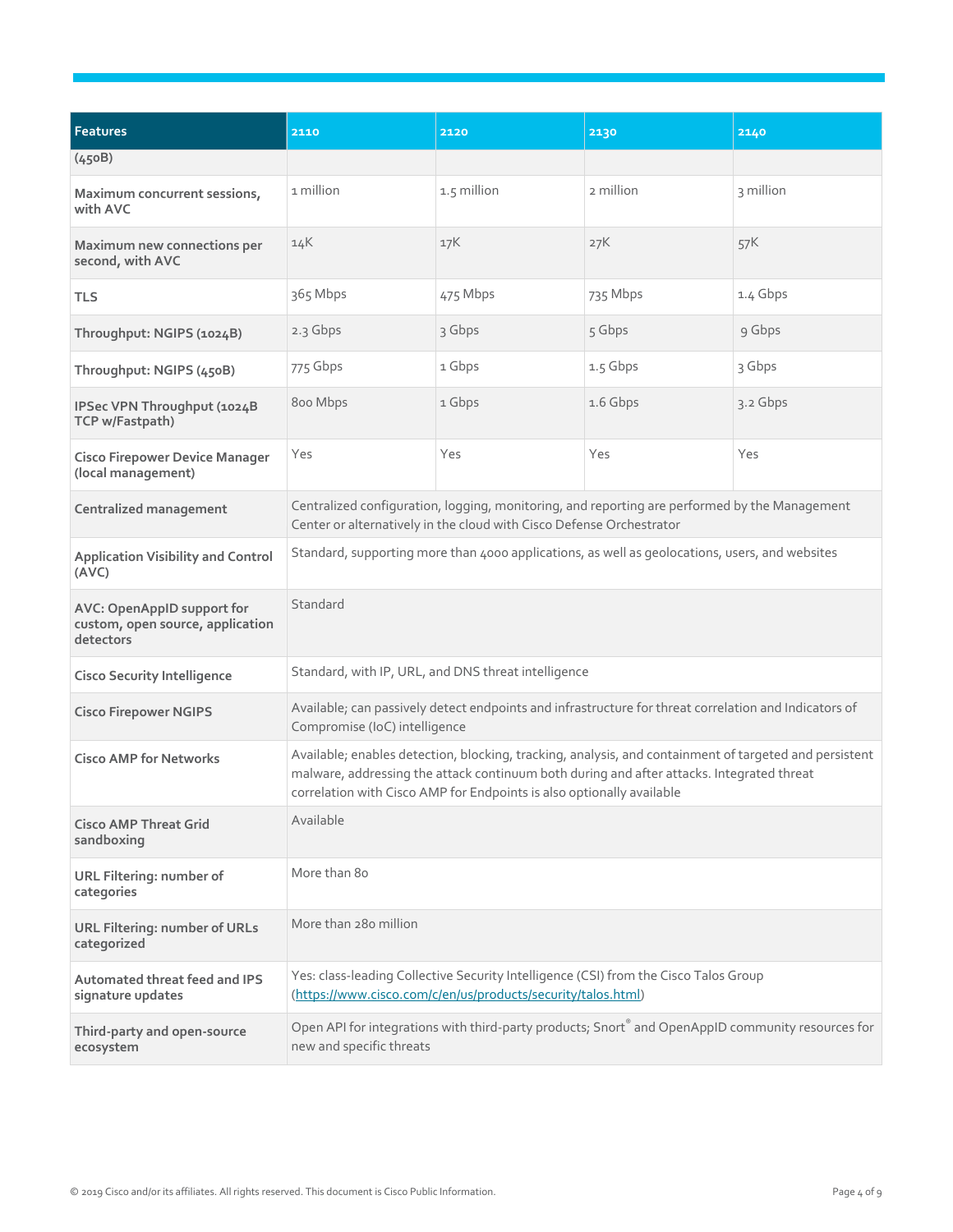| <b>Features</b>                        | 2110                                                                                                                                                                    | 2120 | 2130 | 2140 |  |
|----------------------------------------|-------------------------------------------------------------------------------------------------------------------------------------------------------------------------|------|------|------|--|
| High availability and clustering       | Active/standby                                                                                                                                                          |      |      |      |  |
| <b>Cisco Trust Anchor Technologies</b> | Firepower 2100 Series platforms include Trust Anchor Technologies for supply chain and software<br>image assurance. Please see the section below for additional details |      |      |      |  |

**NOTE:** Performance will vary depending on features activated, and network traffic protocol mix, and packet size characteristics. Performance is subject to change with new software releases. Consult your Cisco representative for detailed sizing guidance.

| ASA Performance and capabilities on Firepower 2100 appliances<br>Table 2. |  |
|---------------------------------------------------------------------------|--|
|---------------------------------------------------------------------------|--|

| <b>Features</b>                                                                | 2110                                                                                                                                                                   | 2120                                                    | 2130                                | 2140                                |  |
|--------------------------------------------------------------------------------|------------------------------------------------------------------------------------------------------------------------------------------------------------------------|---------------------------------------------------------|-------------------------------------|-------------------------------------|--|
| Stateful inspection firewall<br>throughput <sup>1</sup>                        | 3 Gbps                                                                                                                                                                 | 6 Gbps                                                  | 10 Gbps                             | 20 Gbps                             |  |
| <b>Stateful inspection firewall</b><br>throughput (multiprotocol) <sup>2</sup> | 1.5 Gbps                                                                                                                                                               | 3 Gbps                                                  | 5 Gbps                              | 10 Gbps                             |  |
| <b>Concurrent firewall connections</b>                                         | 1 million                                                                                                                                                              | 1.5 million                                             | 2 million                           | 3 million                           |  |
| Firewall latency (UDP 64B<br>microseconds)                                     |                                                                                                                                                                        |                                                         |                                     |                                     |  |
| New connections per second                                                     | 18000                                                                                                                                                                  | 28000                                                   | 40000                               | 75000                               |  |
| IPsec VPN throughput (450B<br>UDP L2L test)                                    | 500 Mbps                                                                                                                                                               | 700 Mbps                                                | 1 Gbps                              | 2 Gbps                              |  |
| Security contexts (included;<br>maximum)                                       | 2; 25                                                                                                                                                                  | 2; 25                                                   | 2; 30                               | 2;40                                |  |
| <b>High availability</b>                                                       | Active/active and<br>active/standby                                                                                                                                    | Active/active and<br>active/standby                     | Active/active and<br>active/standby | Active/active and<br>active/standby |  |
| Clustering                                                                     |                                                                                                                                                                        |                                                         |                                     |                                     |  |
| Scalability                                                                    | <b>VPN Load Balancing</b>                                                                                                                                              |                                                         |                                     |                                     |  |
| Centralized management                                                         | Centralized configuration, logging, monitoring, and reporting are performed by Cisco Security Manager<br>or alternatively in the cloud with Cisco Defense Orchestrator |                                                         |                                     |                                     |  |
| <b>Adaptive Security Device</b><br>Manager                                     |                                                                                                                                                                        | Web-based, local management for small-scale deployments |                                     |                                     |  |

1 Throughput measured with 1500B User Datagram Protocol (UDP) traffic measured under ideal test conditions.

<sup>2</sup> "Multiprotocol" refers to a traffic profile consisting primarily of TCP-based protocols and applications like HTTP, SMTP, FTP, IMAPv4, BitTorrent, and DNS.

<sup>3</sup> In unclustered configuration.

#### **Performance testing methodologies LINK**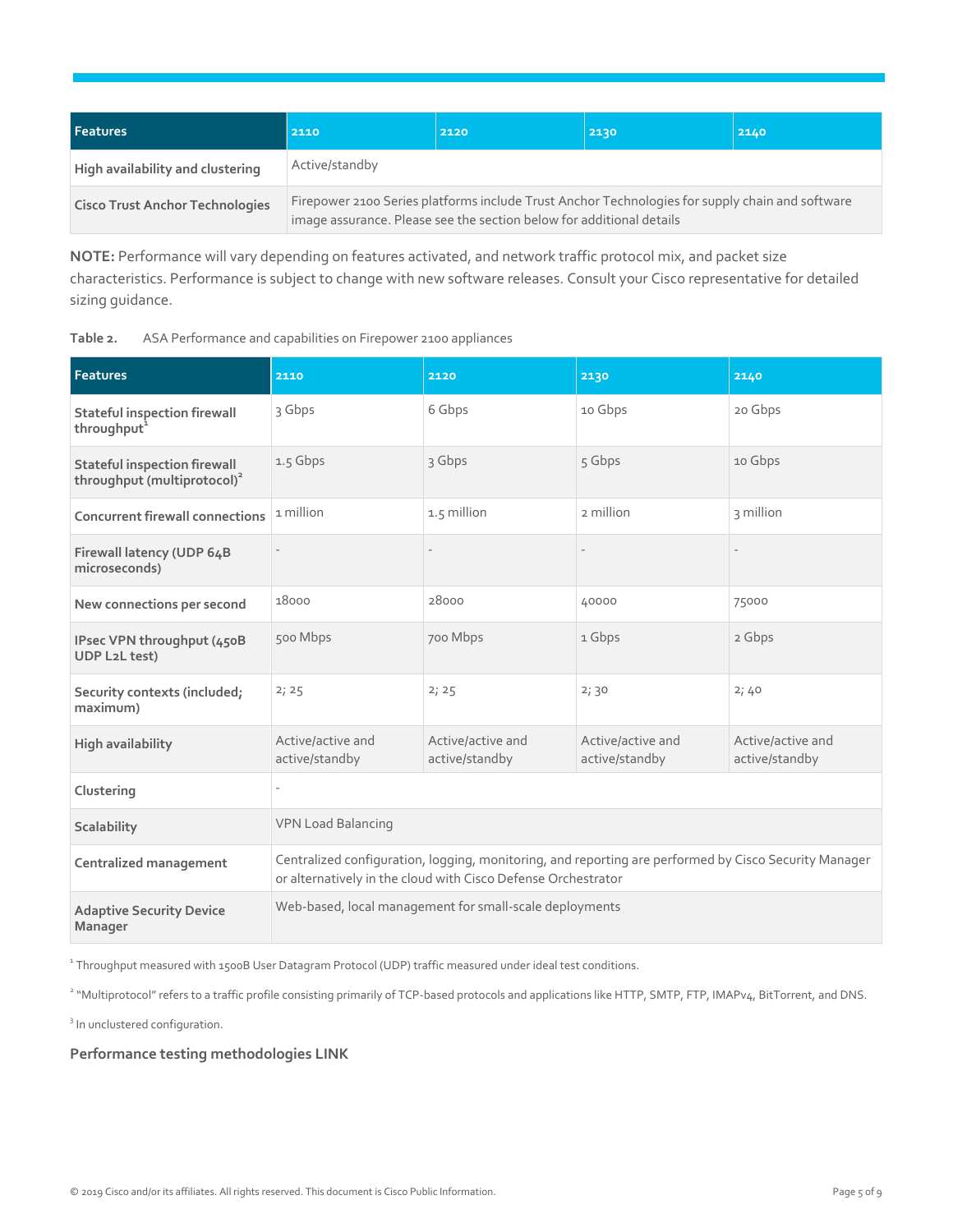## <span id="page-5-0"></span>Hardware specifications

| <b>Features</b>                      | <b>Cisco Firepower Model</b>                                                                                     |                                                                                                                  |                                                                                                                                |                                                                                                                    |
|--------------------------------------|------------------------------------------------------------------------------------------------------------------|------------------------------------------------------------------------------------------------------------------|--------------------------------------------------------------------------------------------------------------------------------|--------------------------------------------------------------------------------------------------------------------|
|                                      | 2110                                                                                                             | 2120                                                                                                             | 2130                                                                                                                           | 2140                                                                                                               |
| Dimensions ( $H \times W \times D$ ) | $X$ 42.9 $X$ 50.2 CM)                                                                                            | $X$ 42.9 $X$ 50.2 CM)                                                                                            | $1.73 \times 16.90 \times 19.76$ in. (4.4 1.73 x 16.90 x 19.76 in. (4.4 1.73 x 16.90 x 19.76 in. (4.4<br>$X$ 42.9 $X$ 50.2 CM) | $1.73 \times 16.90 \times 19.76$ in. (4.4<br>$X$ 42.9 $X$ 50.2 CM)                                                 |
| Form factor (rack units)             | 1RU                                                                                                              | 1RU                                                                                                              | 1RU                                                                                                                            | 1RU                                                                                                                |
| Integrated I/O                       | 12 x 10M/100M/1GBASE-T<br>Ethernet interfaces (RJ-<br>$(45)$ , $4 \times 1$ Gigabit (SFP)<br>Ethernet interfaces | 12 x 10M/100M/1GBASE-T<br>Ethernet interfaces (RJ-<br>$(45)$ , $4 \times 1$ Gigabit (SFP)<br>Ethernet interfaces | 12 X 10M/100M/1GBASE-T<br>Ethernet interfaces (RJ-<br>$(45)$ , $4 \times 10$ Gigabit (SFP+)<br>Ethernet interfaces             | 12 X 10M/100M/1GBASE-T<br>Ethernet interfaces (RJ-<br>$(45)$ , $4 \times 10$ Gigabit (SFP+)<br>Ethernet interfaces |
| Network modules                      | <b>None</b>                                                                                                      | None                                                                                                             | 10G SFP+, 1/10G FTW<br>Options                                                                                                 | 10G SFP+, 1/10G FTW<br>Options                                                                                     |

#### **Table 3.** Cisco Firepower 2100 Series hardware specifications

**Note:** The 2100 Series appliances may also be deployed as dedicated threat sensors with fail-to-wire network modules. Please contact your Cisco representative for details.

| Maximum number of<br>interfaces        | Up to 16 total Ethernet<br>ports, (12x1G RJ-45, 4x1G<br>SFP) | Up to 16 total Ethernet<br>ports, (12x1G RJ-45, 4x1G<br>SFP) | Up to 24 total Ethernet<br>ports (12x1G RJ-45, 4x10G<br>SFP+, and network<br>module       | Up to 24 total Ethernet<br>ports (12x1G RJ-45, 4x10G<br>SFP+, and network<br>module |
|----------------------------------------|--------------------------------------------------------------|--------------------------------------------------------------|-------------------------------------------------------------------------------------------|-------------------------------------------------------------------------------------|
| Integrated network<br>management ports | 1 x 10M/100M/1GBASE-T<br>Ethernet port (RJ-45)               | 1 x 10M/100M/1GBASE-T<br>Ethernet port (RJ-45)               | 1X10M/100M/1GBASE-T<br>Ethernet port (RJ-45)                                              | 1X10M/100M/1GBASE-T<br>Ethernet port (RJ-45)                                        |
| Serial port                            | 1 x RJ-45 console                                            | 1 x RJ-45 console                                            | 1 x RJ-45 console                                                                         | 1 x RJ-45 console                                                                   |
| <b>USB</b>                             | 1 x USB 2.0 Type-A<br>(500mA)                                | 1 x USB 2.0 Type-A<br>(500mA)                                | 1 x USB 2.0 Type-A<br>(500mA)                                                             | 1 x USB 2.0 Type-A<br>(500mA)                                                       |
| Storage                                | 1X 100 GB, 1X spare slot<br>(for MSP)                        | 1x 100 GB, 1x spare slot<br>(for MSP)                        | 1X 200 GB, 1X spare slot<br>(for MSP)                                                     | 1X 200 GB, 1X spare slot<br>(for MSP)                                               |
| Power supply<br>configuration          | Single integrated 250W<br>AC power supply.                   | Single integrated 250W<br>AC power supply.                   | Single 400W AC, Dual<br>400W AC optional.<br>Single/Dual 350W DC<br>optional <sup>1</sup> | Dual 400W AC.<br>Single/dual 350W DC<br>optional <sup>1</sup>                       |
| AC input voltage                       | 100 to 240V AC                                               | 100 to 240V AC                                               | 100 to 240V AC                                                                            | 100 to 240V AC                                                                      |
| AC maximum input<br>current            | $<$ 2.7A at 100 $V$                                          | $<$ 2.7A at 100 $V$                                          | $<$ 6A at 100 $V$                                                                         | $<$ 6A at 100 $V$                                                                   |
| AC maximum output<br>power             | 250W                                                         | 250W                                                         | 400W                                                                                      | 400W                                                                                |
| AC frequency                           | 50 to 60 Hz                                                  | 50 to 60 Hz                                                  | 50 to 60 Hz                                                                               | 50 to 60 Hz                                                                         |
| <b>AC</b> efficiency                   | >88% at 50% load                                             | >88% at 50% load                                             | >89% at 50% load                                                                          | >89% at 50% load                                                                    |
| DC input voltage                       |                                                              |                                                              | $-48V$ to $-60VDC$                                                                        | $-48V$ to $-60VDC$                                                                  |
| DC maximum input                       |                                                              |                                                              | $<$ 12.5A at -48V                                                                         | $<$ 12.5A at -48V                                                                   |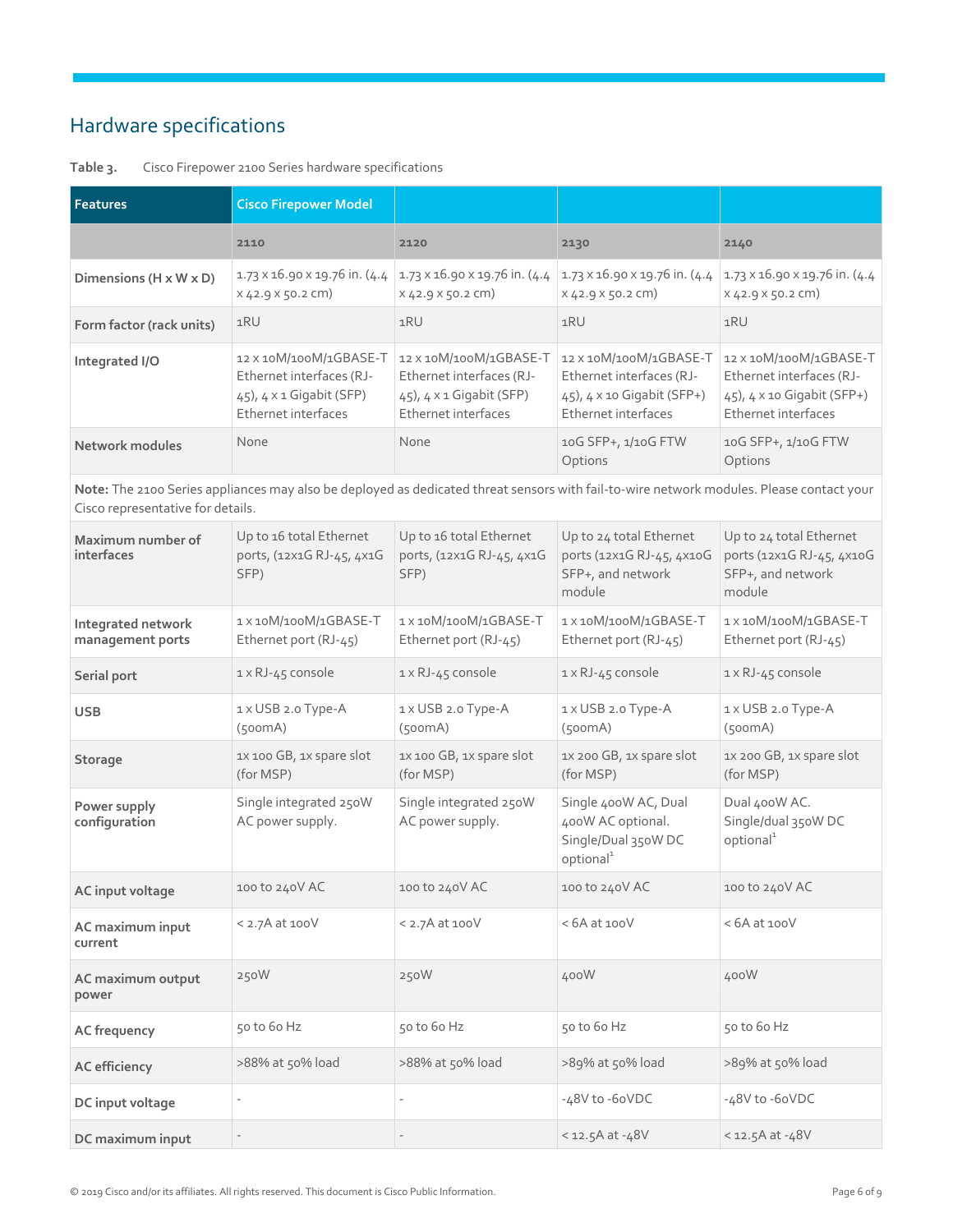| <b>Features</b>                                | <b>Cisco Firepower Model</b>                                            |                                                                                                                                                              |                                                                            |                                                                           |
|------------------------------------------------|-------------------------------------------------------------------------|--------------------------------------------------------------------------------------------------------------------------------------------------------------|----------------------------------------------------------------------------|---------------------------------------------------------------------------|
| current                                        |                                                                         |                                                                                                                                                              |                                                                            |                                                                           |
| DC maximum output<br>power                     |                                                                         |                                                                                                                                                              | 350W                                                                       | 350W                                                                      |
| DC efficiency                                  |                                                                         |                                                                                                                                                              | >88% at 50% load                                                           | >88% at 50% load                                                          |
| Redundancy                                     | None                                                                    | None                                                                                                                                                         | 1+1 AC or DC with dual<br>supplies                                         | 1+1 AC or DC with dual<br>supplies                                        |
| Fans                                           | 4 integrated (2 internal, 2<br>exhaust) fans <sup>2</sup>               | 4 integrated (2 internal, 2<br>exhaust) fans <sup>2</sup>                                                                                                    | 1 hot-swappable fan<br>module (with $4$ fans) <sup>2</sup>                 | 1 hot-swappable fan<br>module (with $4$ fans) <sup>2</sup>                |
| <b>Noise</b>                                   | 56 dBA @ 25C                                                            | 56 dBA @ 25C                                                                                                                                                 | 56 dBA @ 25C                                                               | 56 dBA @ 25C                                                              |
|                                                | 74 dBA at highest system<br>performance.                                | 74 dBA at highest system<br>performance.                                                                                                                     | 77 dBA at highest system<br>performance.                                   | 77 dBA at highest system<br>performance.                                  |
| Rack mountable                                 | included. (2-post). Mount<br>rails optional (4-post EIA-<br>310-D rack) | Yes. Fixed mount brackets   Yes. Fixed mount brackets   Yes. Mount rails included<br>included. (2-post). Mount<br>rails optional (4-post EIA-<br>310-D rack) | $(4$ -post EIA-310-D rack)                                                 | Yes. Mount rails included<br>(4-post EIA-310-D rack)                      |
| Weight                                         | 16.1 lb (7.3 kg): with 2x<br>SSDs                                       | 16.1 lb (7.3 kg): with 2x<br>SSDs                                                                                                                            | 19.4 lb (8.8 kg) 1 x power<br>supplies, 1 x NM, 1 x fan<br>module, 2x SSDs | 21 lb (9.53 kg) 2 x power<br>supplies, 1 x NM, 1 x fan<br>module, 2x SSDs |
| Temperature: operating                         | 32 to 104°F (o to 40°C)                                                 | 32 to 104°F (o to 40°C)                                                                                                                                      | 32 to 104°F (0 to 40°C) or<br>NEBS operation<br>(see below) $3$            | 32 to 104°F (0 to 40°C)                                                   |
| Temperature:<br>nonoperating                   | $-4$ to $149^{\circ}F$ (-20 to 65°C)                                    | $-4$ to $149^{\circ}$ F (-20 to 65°C)                                                                                                                        | $-4$ to $149^{\circ}F$ (-20 to $65^{\circ}C$ )                             | $-4$ to $149^{\circ}F$ (-20 to $65^{\circ}C$ )                            |
| Humidity: operating                            | 10 to 85% noncondensing                                                 | 10 to 85% noncondensing                                                                                                                                      | 10 to 85% noncondensing                                                    | 10 to 85% noncondensing                                                   |
| Humidity: nonoperating                         | 5 to 95% noncondensing                                                  | 5 to 95% noncondensing                                                                                                                                       | 5 to 95% noncondensing                                                     | 5 to 95% noncondensing                                                    |
| Altitude: operating                            | 10,000 ft (max)                                                         | 10,000 ft (max)                                                                                                                                              | 10,000 ft (max) or NEBS<br>operation (see below) <sup>3</sup>              | 10,000 ft (max)                                                           |
| Altitude: nonoperating                         | 40,000 ft (max)                                                         | 40,000 ft (max)                                                                                                                                              | 40,000 ft (max)                                                            | 40,000 ft (max)                                                           |
| <b>NEBS operation (FPR-</b><br>2130 Only $)^3$ |                                                                         |                                                                                                                                                              | Operating altitude: o to<br>13,000 ft (3962 m)                             |                                                                           |
|                                                |                                                                         |                                                                                                                                                              | Operating temperature:                                                     |                                                                           |
|                                                |                                                                         |                                                                                                                                                              | Long term: o to 45°C, up<br>to 6,000 ft (1829 m)                           |                                                                           |
|                                                |                                                                         |                                                                                                                                                              | Long term: o to 35°C,<br>6,000 to 13,000 ft (1829 to<br>3964 m)            |                                                                           |
|                                                |                                                                         |                                                                                                                                                              | Short term: -5 to 55°C, up<br>to 6,000 ft (1829 m)                         |                                                                           |

<sup>1</sup> Dual power supplies are hot-swappable.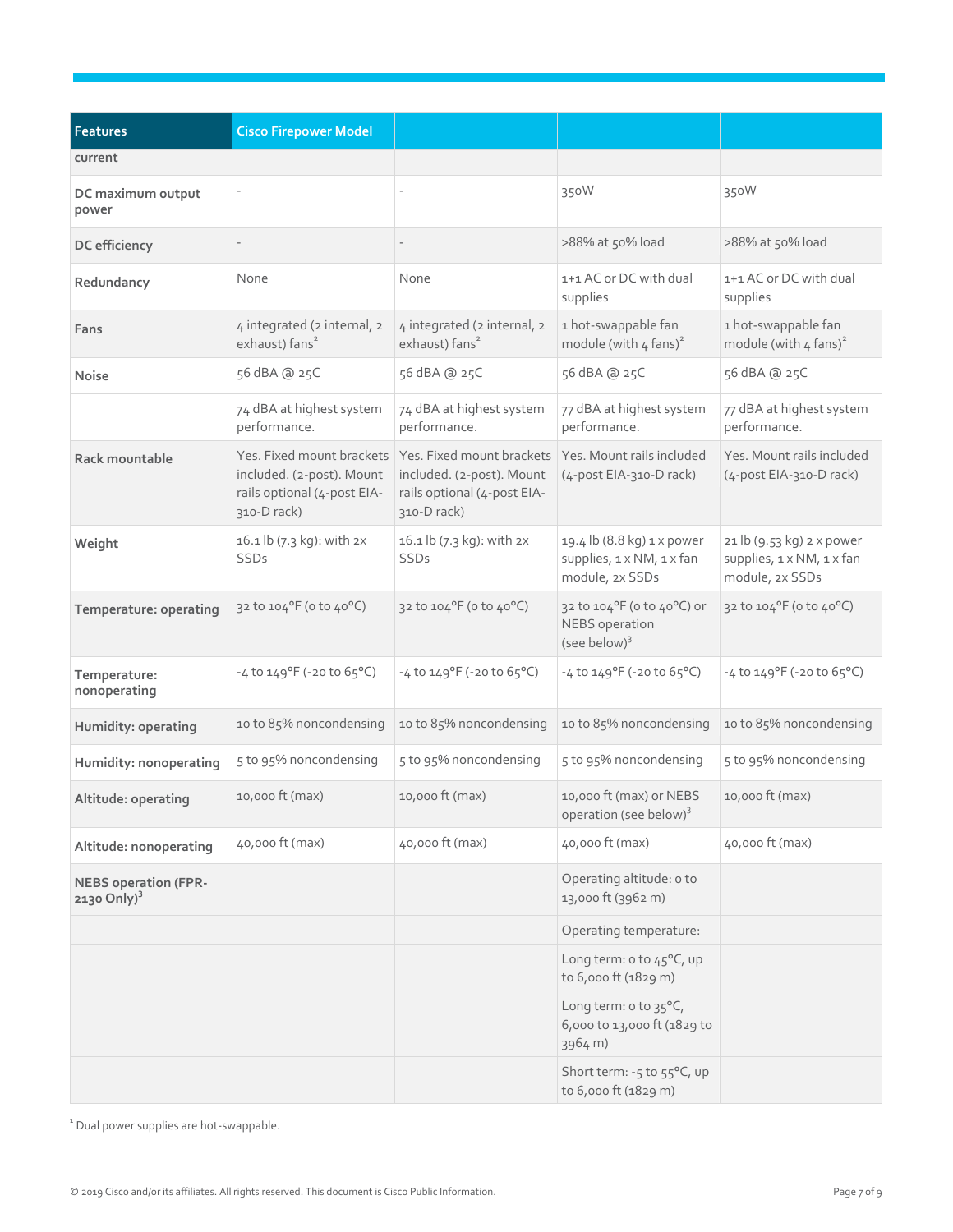<sup>2</sup> Fans operate in a 3+1 redundant configuration where the system will continue to function with only 3 operational fans. The 3 remaining fans will run at full speed.

 $3$  FPR-2130 platform is designed to be NEBS ready. The availability of NEBS certification is pending.

**Table 4.** Table 4: Cisco Firepower 2100 Series NEBS, Regulatory, Safety, and EMC Compliance

| Specification          | <b>Description</b>                                                                                                                                                                                                                                           |
|------------------------|--------------------------------------------------------------------------------------------------------------------------------------------------------------------------------------------------------------------------------------------------------------|
| Regulatory compliance  | Products comply with CE markings per directives 2004/108/EC and 2006/108/EC                                                                                                                                                                                  |
| Safety                 | UL 60950-1<br>CAN/CSA-C22.2 No. 60950-1<br>EN 60950-1<br>IEC 60950-1<br>AS/NZS 60950-1<br>GB4943                                                                                                                                                             |
| <b>EMC</b> : emissions | 47CFR Part 15 (CFR 47) Class A (FCC Class A)<br>AS/NZS CISPR22 Class A<br>CISPR22 CLASS A<br>EN55022 Class A<br>ICES003 Class A<br><b>VCCI Class A</b><br>EN61000-3-2<br>EN61000-3-3<br>KN <sub>22</sub> Class A<br>CNS13438 Class A<br>EN300386<br>TCVN7189 |
| <b>EMC: Immunity</b>   | EN55024<br>CISPR <sub>24</sub><br>EN300386<br>KN24<br><b>TVCN 7317</b><br>EN-61000-4-2, EN-61000-4-3, EN-61000-4-4, EN-61000-4-5, EN-61000-4-6, EN-61000-4-8,<br>EN61000-4-11                                                                                |

## <span id="page-7-0"></span>Cisco Capital

#### **Flexible payment solutions to help you achieve your objectives**

Cisco Capital makes it easier to get the right technology to achieve your objectives, enable business transformation and help you stay competitive. We can help you reduce the total cost of ownership, conserve capital, and accelerate growth. In more than 100 countries, our flexible payment solutions can help you acquire hardware, software, services and complementary third-party equipment in easy, predictable payments. [Learn more.](https://www.cisco.com/go/financing)